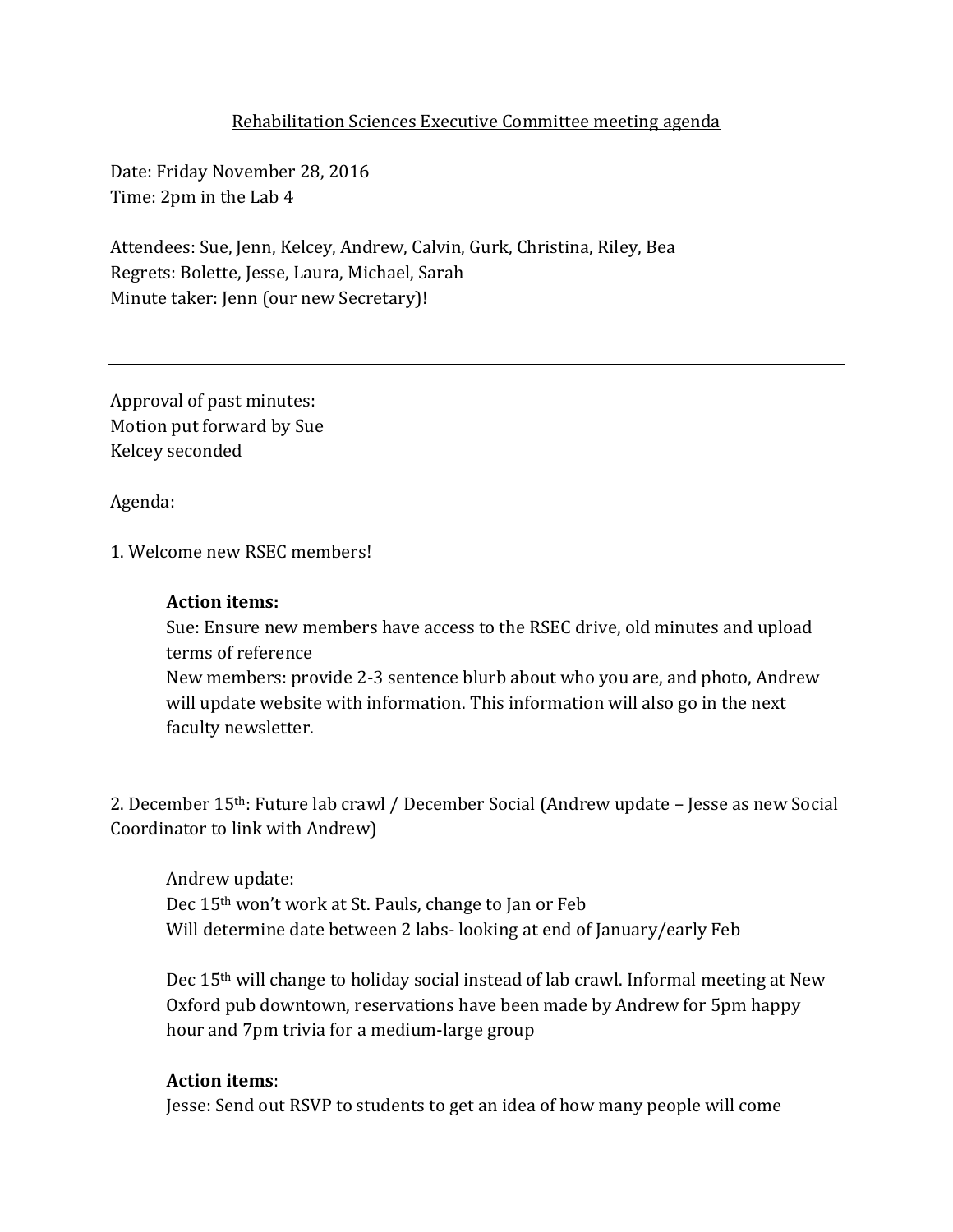3. Researcher/Clinician Idea (Riley/Sue)

Clinicians are interested in getting involved in research but don't know where to start. Rehab science students have an interest in getting connected with clinicians. Lets pair clinicians in the community with RHSC students.

How to accomplish this:

- invite clinicians to rehab science day

- course on case studies lead by RHSC students, goal is to publish a case study together.

Riley: talking to BC neuroscience division today about developing this idea further First need to gauge interest from both clinicians and RHSC students Riley has a contact through a post-doc who is interested in doing a webinar on case studies for us Andrew can connect with cardio-resp clinicians Need someone to help connect with OT clinicians- Laura Cristina has contacts with children's hospital

Maybe we need to send out survey to RHSC students to gauge their interest as well.

4. Mentorship (Sarah regrets- move to next meeting)

Sarah to create participant satisfaction survey and send out at the end of the first semester and again at the end of the program Sarah to email new MSc students starting in January and see what interest is (we may need to recruit more mentors)

5. Newsletter (Kelcey update – Gurkaran to take over)

Next newsletter (Gurk): Highlight new member bios, awards, social events (and attendance), and other upcoming events.

Deciding on next newsletter timeline: Goal is for release in March or April 2017.

**Action Item: Newsletter action item**: Kelcey to send Gurk the last newsletter so he has a template to build off of

6. Website (Andrew update)

Sue to email Michael Hunt to encourage faculty members to check out the trainee talks on the website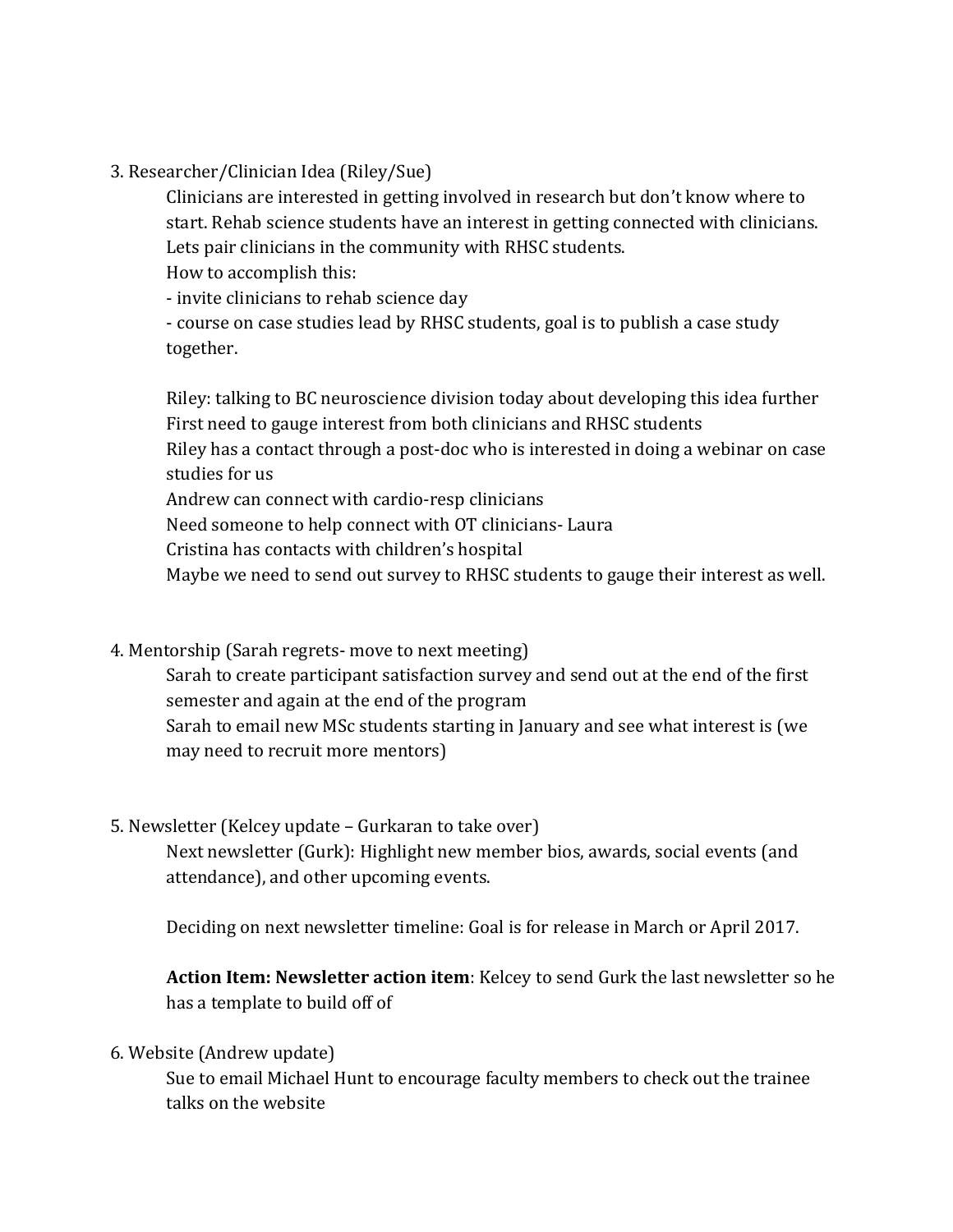Bolette/Laura to confirm all presenters consented before we post research day presentations on the website and email Andrew

Andrew to contact Brenda Wessel and Letisha to put a plug into the PT and OT Departments to check out the website

Andrew to edit video by presenter, if possible, and post on website

SUE: G&PS has potential supervisor search engine (put on RSEC website? or ID potential committee members?)

Need video alternative, current videos exceed file maximums- or have privately embedded youtube videos Have consent forms on drive, need to look into amendments to consent to put research on youtube Follow up on putting photos and images on the website

Put newsletter up on the website, maybe something about recent awards

## **Action items**

Add to useful links page with research interview resources, CiRCLE, If anyone thinks of ideas let Andrew know

# 7. RHSC Research day (Bolette, Laura update – Calvin/Bea)

Scientific Committee To Do:

Schedule event for end of October in 2017 (due to scholarship deadlines at the end of September and early-December) Invite Clinical faculty (email as soon as know date) Keynote as a video option

### **Action Items:**

CBH room update from Sue: CBH lecture hall is booked at the Uni level, need to book it ASAP in 2017.

Suggested date: end of October.

# 8. Community outreach idea from Calvin

### **Action Items:**

Calvin to think about a student-faculty event where we raise funds to donate to a rehab-relevant charity

ie: a student-faculty hockey game, taking part in an organized event like the Sun Run etc.